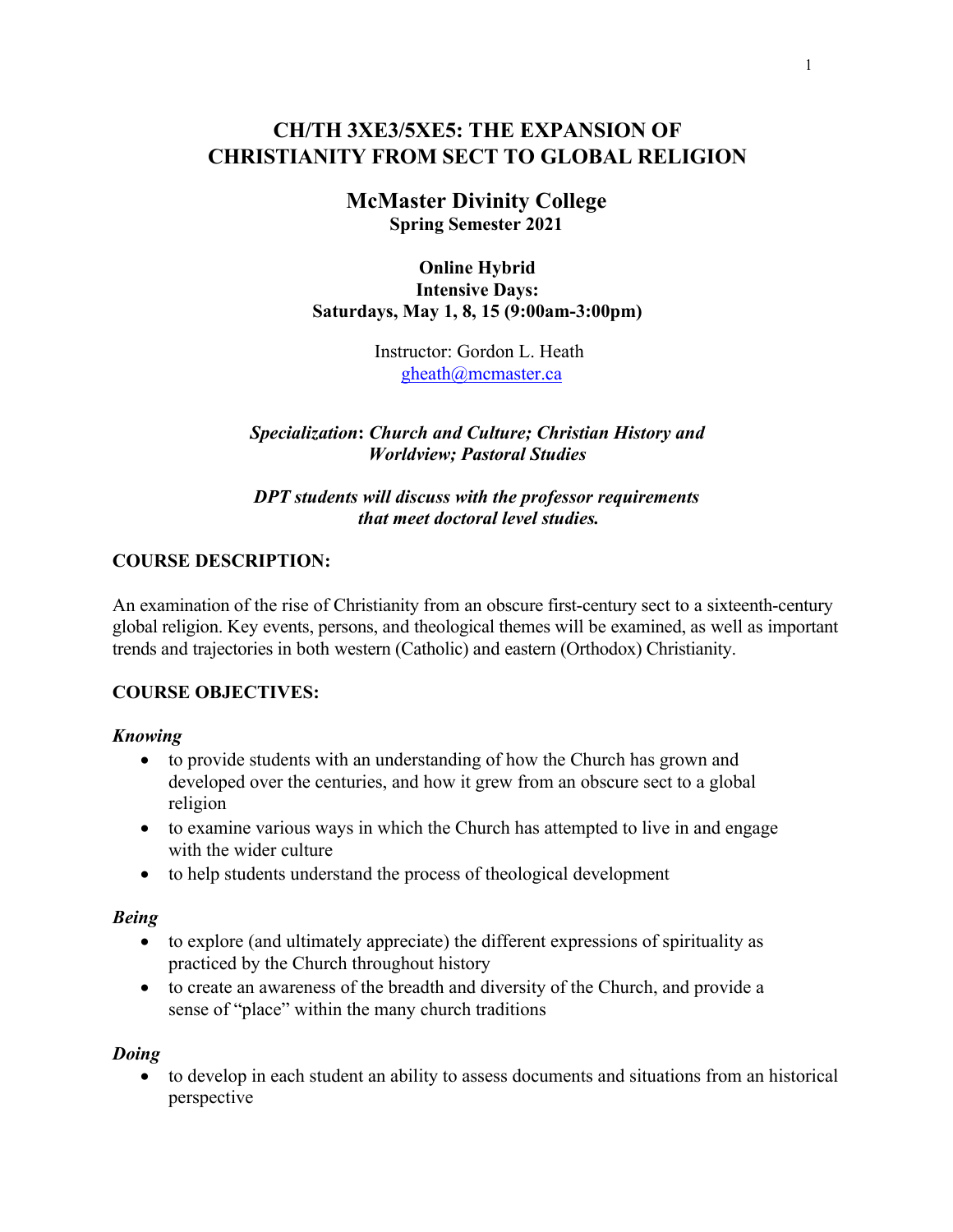## **REQUIRED TEXTS:**

- Justo L. Gonzalez, *The Story of Christianity: Volume 1* .Revised version, 2010. (Reading G – refers to chapters)
- Philip Jenkins, *The Lost History of Christianity: The Thousand-Year Golden Age of the Church in the Middle East, Africa, and Asia--and How It Died*. New York: HarperCollins, 2008. (Reading J – refers to chapters)
- Select primary source readings online versions
- Gordon L. Heath. *Doing Church History: A User-friendly Introduction to Researching the History of Christianity*. Toronto: Clements Publishing, 2008.

All required textbooks for this class are available from the College's book service, READ On Bookstore, McMaster Divinity College. For advance purchase, you may contact READ On Bookstore, 5 International Blvd, Etobicoke, Ontario M9W 6H3: phone 416.620.2934; fax 416.622.2308; email books@readon.ca.

## **RECOMMENDED TEXTS (***not* **required for purchasing):**

The following books are related to the course material and provide a helpful reading list for those who would like to pursue the course material further. Students are NOT required to purchase these books.

- Henry Chadwick. *The Early Church (Revised Edition)*. London: Penguin, 1993.
- Rodney Stark. *The Rise of Early Christianity: How the Obscure, Marginal Jesus Movement Became the Dominant Religious Force in the Western World in a Few Centuries*. Princeton: Princeton University Press, 1996.
- Michael Green. *Evangelism and the Early Church*. Grand Rapids: Eerdmans, 2004.
- Richard Fletcher. *The Barbarian Conversion: From Paganism to Christianity*. Berkeley: University of California Press, 1999.
- Peter Brown. *The Rise of Western Christendom: Triumph and Diversity, A.D. 200-1000*. Blackwell, 1996.
- Thomas C. Oden. *How Africa Shaped The Christian Mind: Rediscovering the African Seedbed of Western Christianity*. Downers Grove: IVP, 2007.
- Samuel Hugh Moffett. *A History of Christianity in Asia: Volume 1, Beginnings to 1500*. San Francisco: Harper, 1992.
- Hans-Joachim Klimkeit. *Christians in Asia before 1500*. Ann Arbor: University of Michigan Press, 1999.
- An older but helpful and accessible set of books on this period are from the six-volume set on the expansion of Christianity by Kenneth Scott Latourette:
	- o *A History of the Expansion of Christianity: The First Five Centuries*
	- o *A History of the Expansion of Christianity: The Thousand Years of Uncertainty, 500-1000*
	- o *A History of the Expansion of Christianity: Three Centuries of Advance, 1500- 1800*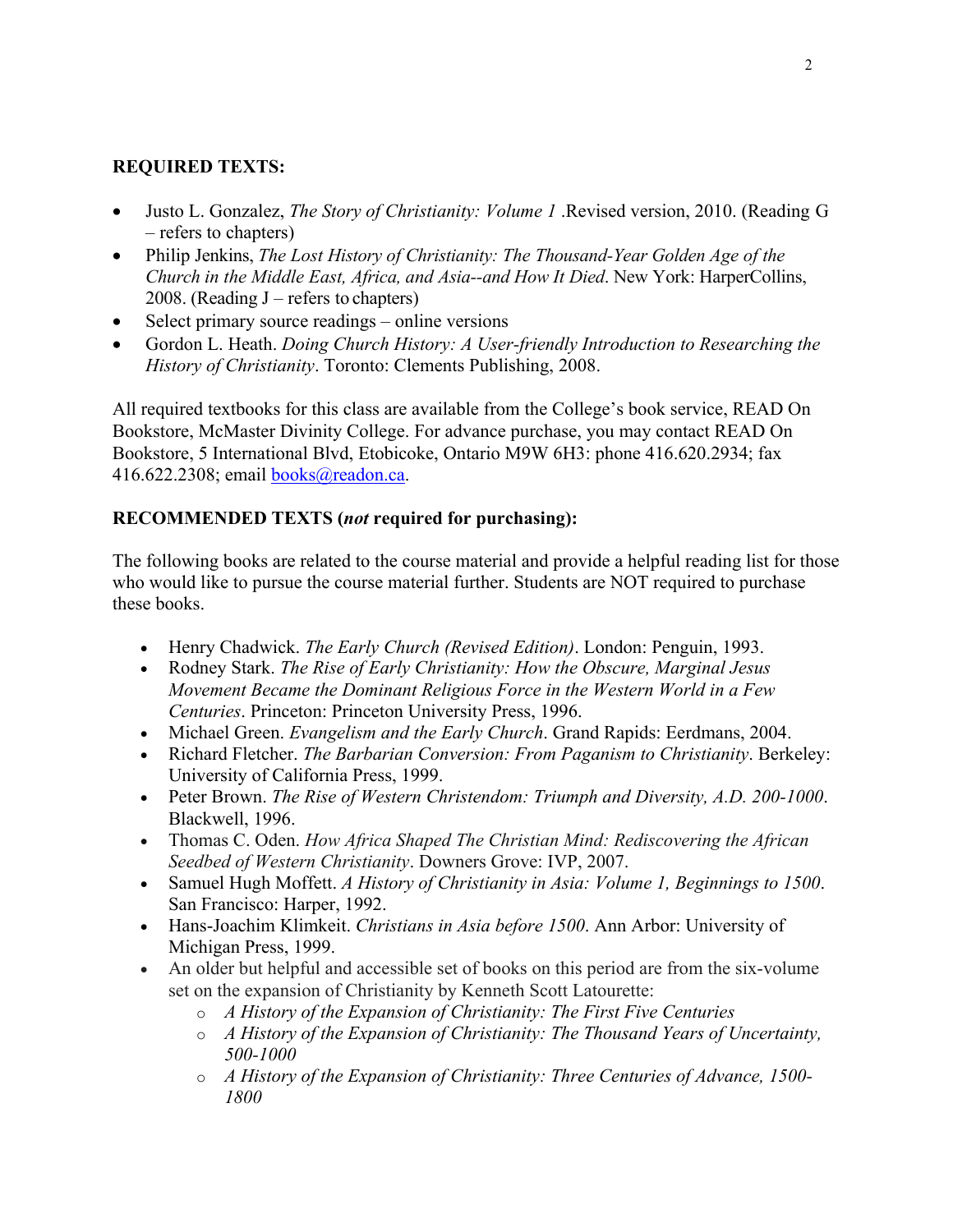There are many more books on this subject, but these are some that I have found helpful over the years.

## **ONLINE COURSE:**

Due to Covid 19, this course occurs all online, with both synchronous and asynchronous prerecorded elements. The class meets on three Saturdays, and on those days there will be synchronous online Webex face-to-face lectures, presentations, and discussions. During the midweek there will also be pre-recorded lectures for viewing before Saturday's class (or, if unable to watch during the week, can be watched on the weekend.). There will also be an optional face-to-face synchronous "Midweek Lounge" where students and the professor can meet and chat about the class, deal with questions, or just connect and get to know one another.

## **GENERAL COMMENTS:**

- Academic dishonesty is a serious offence that may take any number of forms, including plagiarism, the submission of work that is not one's own or for which previous credit has been obtained, and/or unauthorized collaboration with other students. Academic dishonesty can result in severe consequences, e.g., failure of the assignment, failure of the course, a notation on one's academic transcript, and/or suspension or expulsion from the College. Students are responsible for understanding what constitutes academic dishonesty. Please refer to the Divinity College Statement on Academic Honesty  $\sim$ www.madciv.ca/regs/honesty.php.
- McMaster Divinity College uses inclusive language for human beings in worship services, student written materials, and all of its publications. In reference to biblical texts, the integrity of the original expressions and the names of God should be respected. It is expected that inclusive language will be used in chapel services and all MDC assignments.
- Assignments must be submitted on the day they are due. All other assignments will be considered to be late. Students may be exempted from the late penalty of 3% per day (not including weekends) if they attach to their assignment a letter explaining the genuine emergency that delayed them. Late assignments (even ones with an extension) will not receive comments and constructive criticism from the professor.
- Unless noted otherwise, all written work must conform to the MDC styleguide*.*

## **COMMENTS ON ASSIGNMENTS**

## • **Missionary Biography (Due: May 8th & May 22nd)**

There are myriad missionaries in the church that have been instrumental in the spread of Christianity. This assignment allows students to focus on one. There are two stages to this assignment. First, students will present a three-minute summary of the person to class on Saturday, May 8<sup>th</sup>. Second, students will come up with a creative way to add details and analysis of the person's life and legacy and submit it to the professor a week after the class has ended (May 22<sup>nd</sup>). The final product may be a traditional paper, or some other creative and innovative approach.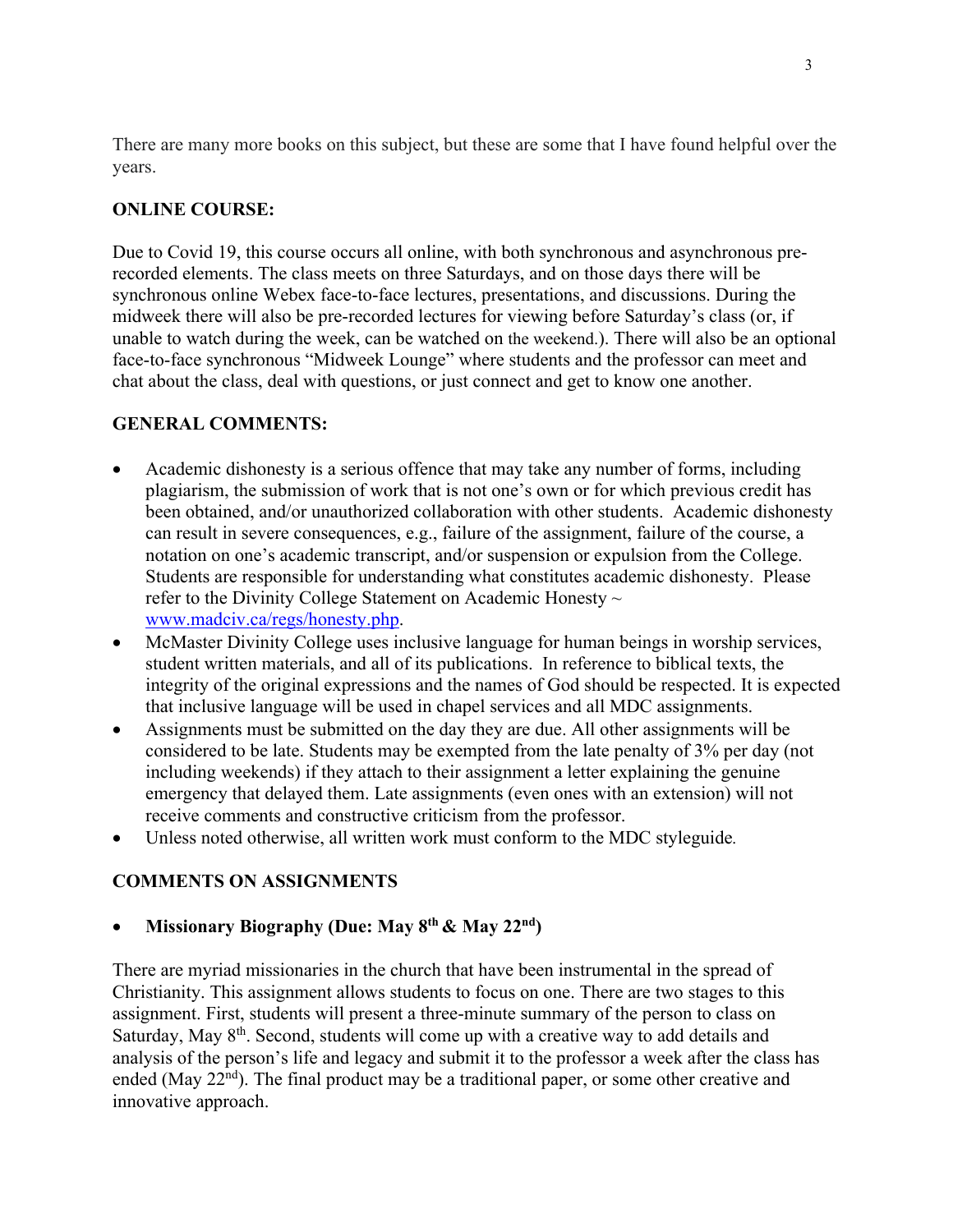#### • **Reading Journal Reflections on Three "Issues" Related to the Church's Global Advance (Due: May 15th)**

Students are to journal three issues (theological, pastoral, political, cultural, etc.) related to the church's advance - including a way forward for dealing with such issues. Students will be given an opportunity to share these in the final class. Relate these issues to your specialization.

## • **Event Research Paper (Due: May 29th)**

This ten-page assignment provides the opportunity to develop skills in historical research is concerned with trying to gain an understanding of why a particular event in the church occurred. A clearly stated and argued thesis is central to this assignment. In order to do this, you must not only study primary sources, but also secondary sources. As you study the relevant secondary sources you will come to realize that different authors may have opposing interpretations as to why a particular event occurred. These differences are important to note and understand. See *Doing Church History* for further instructions. There are a number of ways in which this research is to be completed:

- o Traditional academic research paper (5 pages)
- o Non-traditional formats (5 pages)
	- Popular article for a church or denominational publication (2-3 pages)
	- § Popular article for a public audience, and to be posted on a blog or Facebook (2-3 pages)

The topic for the paper should relate to the student's specialization. Results of research will be shared with the class at the end of the semester.

o *Church and Culture Specialization*

The primary focus of this research should be on a theological analysis of the person's theological contribution. The interplay between Christian theology and culture should be a critical part of this analysis.

o *Christian History and Worldview Specialization*

The research for this specialization should focus on developing critical knowledge of a key person in Christian history, including her or her contribution to the life and trajectory of the church and its theological development. Research for this specialization could also focus on a construction of one's theological position in regard to an issue related to ministry based on the person's life and ministry.

o *Pastoral Studies Specialization*

Research for this specialization can go in one of two directions. First, it can focus on a theological construction of one's theological position - based on the person's life and ministry. Second, it can deal with developing a strategy for dealing with an issue today based on how the person dealt with an issue in the past.

## **GRADING:**

- Online Engagement: 15%
- Missionary Biography: 20%
- Journal Reflections: 25%
- Research Paper: 40%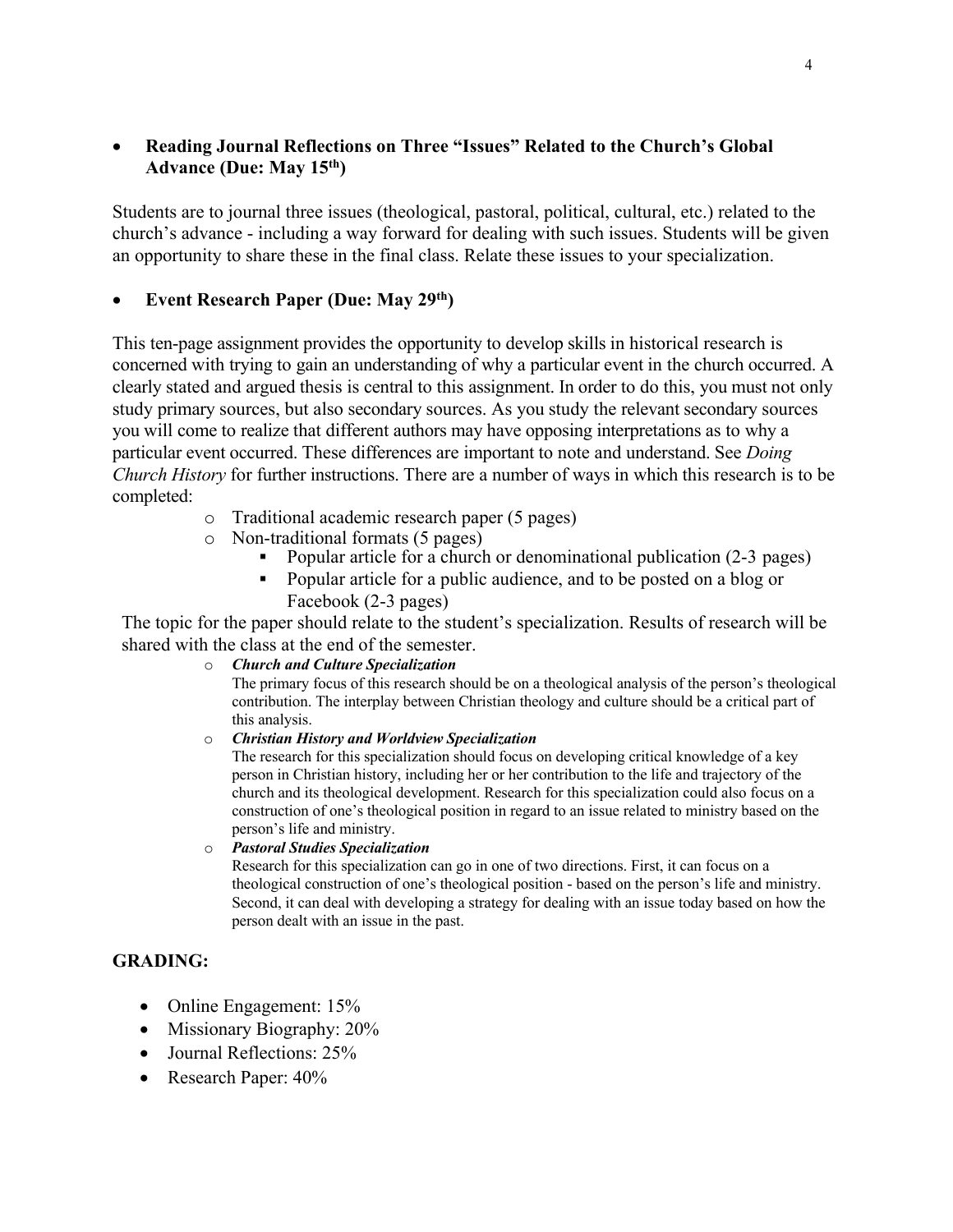#### **CLASS SCHEDULE:**

#### **Pre-Saturday (Asynchronous Pre-Recorded Lectures)** 1

- Introduction to the Class, and to the Study of the History of Christianity *\*Doing Church History* Reading Due
- The Roots of the Christian "Sect" and Its Early Growth Readings: G. 1-4

#### **Saturday, May 1st (Synchronous Engagement)**

- Life & Practice in the Early Church Readings: G. 9, 11
- From Outcasts to Rulers Readings: G. 5-8; 10, 12
- Councils, Creeds and Canon Readings: G. 13-26

#### **Wednesday, May 5th, 8:00-9:00pm, "Midweek Lounge" (Synchronous Chat** *- Optional***)**

## **Pre-Saturday (Asynchronous Pre-Recorded Lectures)** 2

• The "Dark Ages" and the Rise of the Papacy Readings: G. 27

#### **Saturday, May 8th (Synchronous Engagement)**

- The Church of the East Readings: G. 28; J. 1-3
- The Conversion of Northwestern Europe Readings: G. 29-30
- Christendom in the West
- Medieval Spirituality Readings: G. 34-37; J. 8-9

#### **Wednesday, May 12th, 8:00-9:00pm, "Midweek Lounge" (Synchronous Chat** *- Optional***)**

#### **Pre-Saturday (Asynchronous Pre-Recorded Lectures)** 3

• The Church of Africa

<sup>&</sup>lt;sup>1</sup> You can listen to this pre-recorded material during the week leading up to Saturday, or, if your work schedule does not allow for mid-week listening, you can listen to it on the weekend.

<sup>&</sup>lt;sup>2</sup> You can listen to this pre-recorded material during the week leading up to Saturday, or, if your work schedule does not allow for mid-week listening, you can listen to it on the weekend.

<sup>&</sup>lt;sup>3</sup> You can listen to this pre-recorded material during the week leading up to Saturday, or, if your work schedule does not allow for mid-week listening, you can listen to it on the weekend.